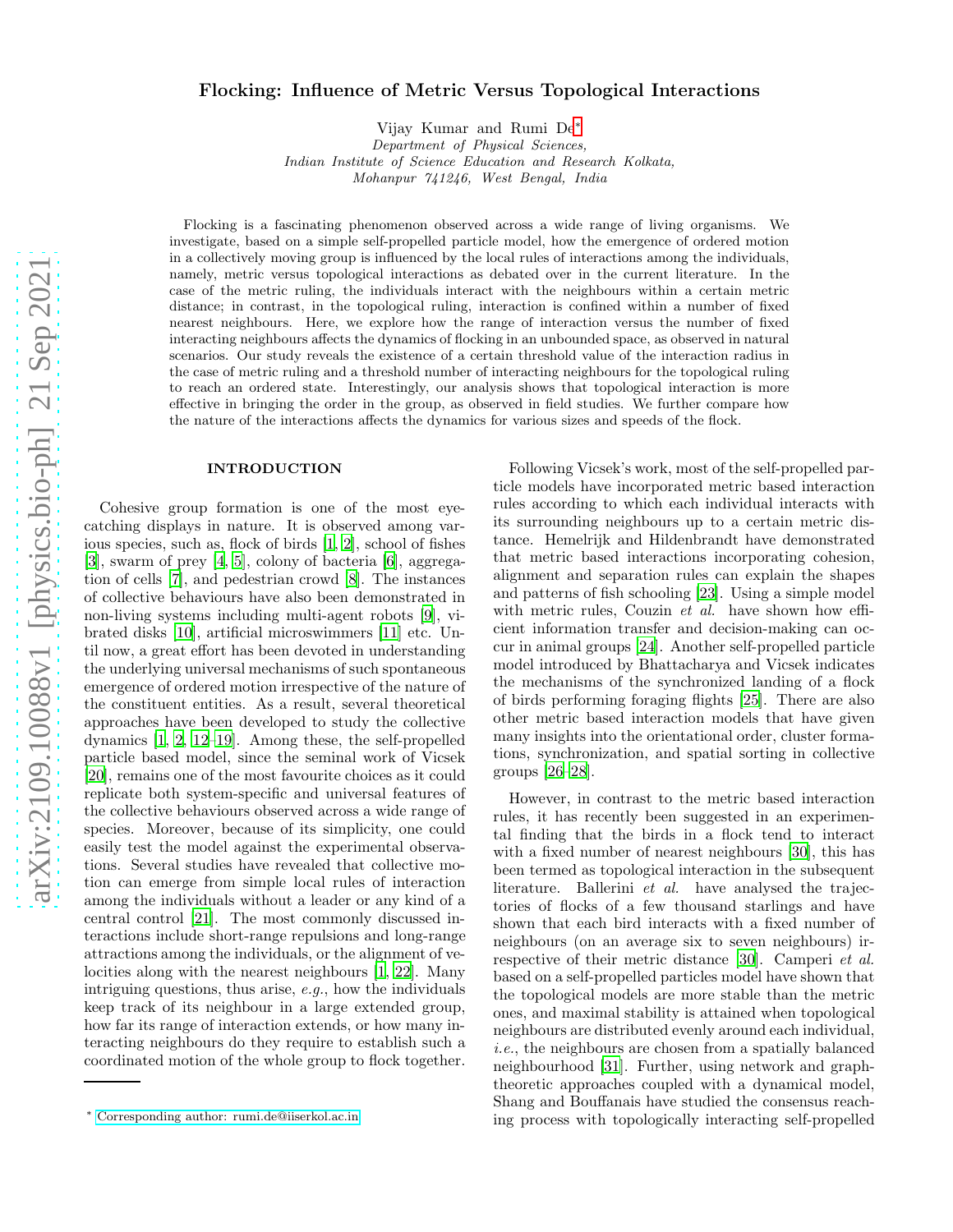particles. They have shown regardless of the group size, a value of close to ten neighbours speeds up the rate of convergence to the consensus to an optimal level where all particles interact with the entire group [\[32\]](#page-6-20).

Several studies on metric interactions and quite a few on topological interactions have been carried out; however, what kind of inter-agents interaction governs the macroscopic collective order among diverse species is not yet well-understood [\[33,](#page-6-21) [34](#page-6-22)]. On the one hand, animals can estimate absolute distance by various methods, including retinal image size and different motional cues [\[29\]](#page-6-23). Therefore, estimating the metric distance among the surrounding neighbours could be a natural interaction. On the other hand, the sensory and cognitive limitation of an individual indicates that instead of interacting with all members, topological interaction with a few neighbours could play an important role in establishing collective order in the group. In this paper, based on a simple self-propelled particle model, we investigate how the metric versus topological interactions affect the emergence of ordered motion in a flock. We study the dynamics of flocking by both varying the range of interaction radius and the number of interacting topological neighbours among the individuals. Our theory predicts the existence of a certain threshold interaction radius for the metric ruling and a threshold number of interacting neighbours for the topological ruling for the whole group to reach an ordered state. We further explore how the nature of interactions influences the overall dynamics for different speeds and group sizes of the flock. It shows that the lower speed is more beneficial for the group to flock together compared to the higher speed. Further, in the case of metric interaction, the threshold value decreases with an increase in flock sizes irrespective of the flock speeds. On the contrary, in topological interaction, increasing the group size increases the threshold value for flocks moving with the higher speed; however, it remains unaffected for flocks with a lower speed. Overall, the topological interaction turns out to be beneficial and effective in bringing order in the flock.

## THEORETICAL MODEL

We consider a group of  $N$  active particles in twodimensional space where each particle is characterised by its position,  $\mathbf{r}_i$ , and the velocity,  $\mathbf{v}_i = v_0 \cos \theta_i \hat{x} + \mathbf{r}_i$  $v_0 \sin \theta_i \hat{y}$ , where  $v_0$  is the magnitude and  $\theta_i$  is the direction of the velocity of the  $i^{\text{th}}$  particle. To mimic the real-life scenario in the field, we consider that the particles move in open space (hence, the boundary is not restricted). Moreover, the particle velocity can change in magnitude as well as in direction depending on the local inter-particle interactions. In a simple way to incorporate this feature, we consider a velocity alignment interaction between the particles and the surrounding neighbours. In case where the interaction is governed by the metric distance, each particle interacts with its neighbours within a certain reaction radius,  $r_{\text{int}}$ . On the other hand, in case of topological interaction, each particle chooses to interact with a certain  $N_r$  number of nearest neighbours. Thus, the equation of motion is given by,

<span id="page-1-0"></span>
$$
\frac{d\mathbf{v}_i}{dt} = \frac{\alpha}{N_{\text{int}}} \sum_{k=1}^{N_{\text{int}}} (\mathbf{v}_k - \mathbf{v}_i) - \gamma \mathbf{v}_i + \boldsymbol{\xi}_i, \tag{1}
$$

where  $\mathbf{v}_i$  is the velocity of the  $i^{\text{th}}$  particle. Here, the first term on the right-hand side denotes the velocity alignment interaction of the  $i<sup>th</sup>$  particle with the surrounding neighbours. The summation is performed over  $N_{\text{int}}$  number of neighbours interacting with the  $i^{\text{th}}$  particle following the metric or the topological rule of interactions. The motion of the surrounding neighbours influences the velocity of an individual particle, and it responds by changing its velocity to equal the velocity of the neighbouring particles. Here,  $\alpha$  represents the strength of the interparticle interactions,  $\gamma$  denotes the coefficient of the viscous drag experienced by the particle, and  $\xi$  represents the noise resulting from the surrounding medium. However, since our main focus is to investigate how the nature of the interactions, be it metric or topology, influences the flock, here we concentrate on the simplest case where the damping term and the noise are negligible and thus not considered. We study the dynamics in dimensionless units. Time variable is scaled as  $T = t/\tau$ , the dimensionless velocity is given by  $\mathbf{V} = \mathbf{v}/v_s$ , the dimensionless speed is  $V_0 = v_0/v_s$  where  $v_s = l_s/\tau$ ; and other scaled parameters are interaction radius,  $R = r_{\text{int}}/l_s$  and  $\alpha_s = \alpha \tau$ ; where the constants  $l_s$  and  $\tau$  represent the characteristic length and time scale of the system.

## RESULTS

We study the dynamics of flocking by varying the range of the interaction radius,  $R$ , in the case of metric and the number of interacting neighbours,  $N_r$ , for the topological interactions. In our simulations, we consider a group of  $N$ particles initially positioned randomly in a square box of size L. The initial directions of the velocity of the particles are chosen uniformly between 0 to  $2\pi$  with a velocity magnitude,  $V_0$ , and then the positions and velocities of the particles evolve in time depending on the interaction with their neighbours following Eq. [1.](#page-1-0) We have investigated the dynamics for a wide range of parameter values; here, we present the results for some representative values by keeping the initial box size,  $L = 25$ ,  $\alpha_s = 1$ , and the flock size,  $N = 100, 200, 300, 500$ . We have also studied the effect of varying initial velocity magnitude,  $V_0$ , on the flocking state; the results presented here are for two different regimes, at a lower speed,  $V_0 = 0.01$ , and at a higher speed,  $V_0 = 1.0$ , of the flock. The results are obtained, averaging over hundred such simulation trajectories starting from different initial configurations. It is worth noting that the group size,  $N$ , is motivated by the literature study of the size of flocks, schools, and herds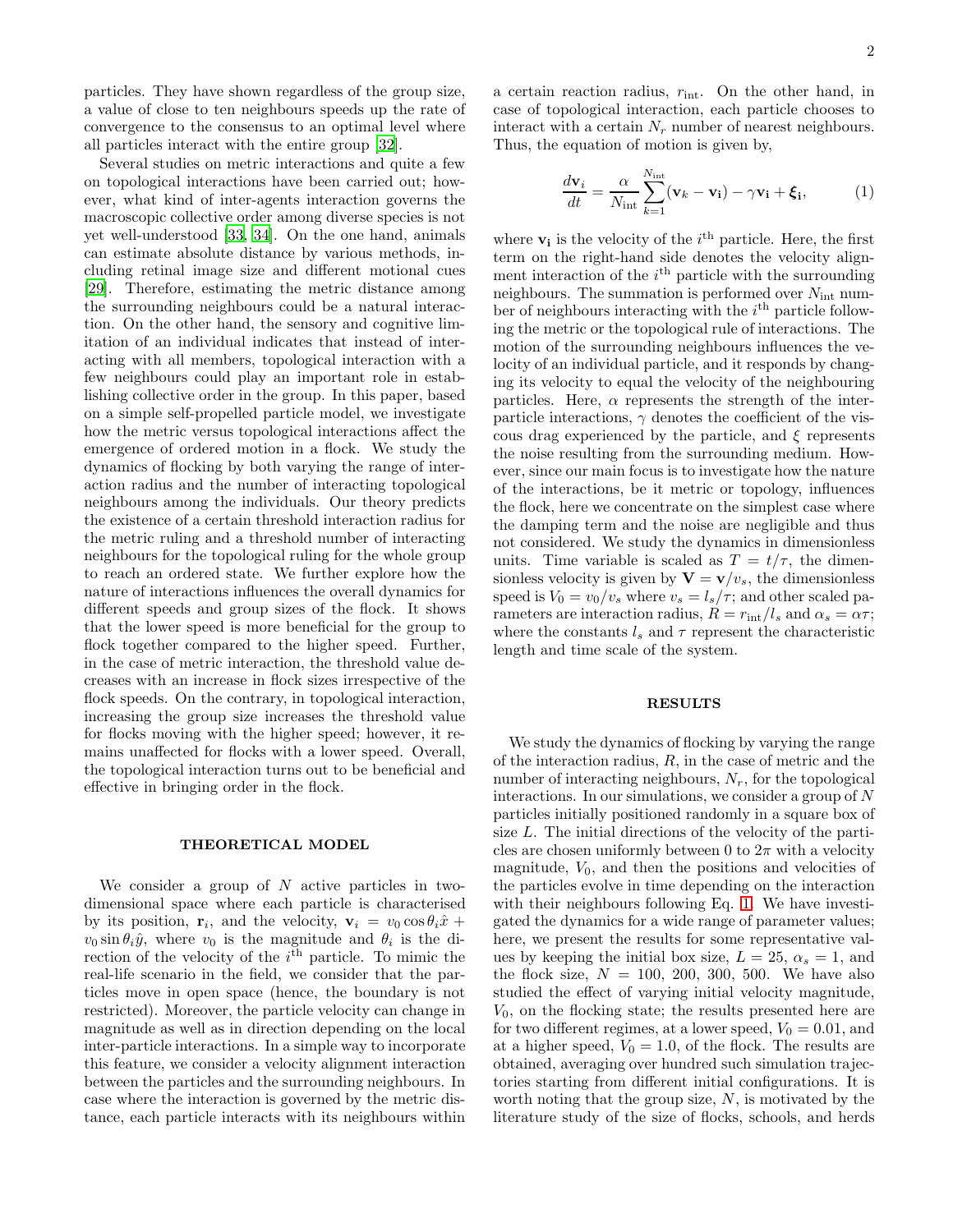of various species [\[24,](#page-6-14) [35\]](#page-6-24) (and the references therein). Many groups could also contain a large number of individuals; however, even within this range, our analysis clearly demonstrates the influence of variation in group sizes in the case of both metric and topological interactions.

Now, to characterize the ordered state, i.e., the flocking state when all individuals move along the same direction in unison, we consider the order parameter,  $\phi$ , to describe the degree of the collective order as the absolute value of the averaged normalized velocity of the group given by [\[20\]](#page-6-10),

$$
\phi = \frac{1}{N} \Big| \sum_{i=1}^{N} \frac{\mathbf{V}_i}{|\mathbf{V}_i|} \Big|,\tag{2}
$$

where N is the total number of particles in the group,  $V_i$ is the velocity of the  $i^{\text{th}}$  particle, and  $|\mathbf{V}_i|$  is the magnitude, *i.e.*, the speed of the particle. The order parameter,  $\phi$ , measures the global order in the system at any given time instant, T.  $\phi$  approaches to unity for ordered motion and to zero for disordered state.

We further investigate how the order or the degree of similarity varies spatially in time by analysing the spatial correlation function,  $C(r)$ ,

<span id="page-2-2"></span>
$$
C(r) = \frac{\sum_{i,j}^{N} \widehat{\mathbf{V}}_i \cdot \widehat{\mathbf{V}}_j \delta(r - r_{ij})}{\sum_{i,j}^{N} \delta(r - r_{ij})},
$$
(3)

where  $C(r)$  measures the velocity correlation between a pair of particles,  $i$  and  $j$ , at a distance  $r$  at a given time T. Here,  $\hat{\mathbf{V}}_i = \frac{\mathbf{V}_i}{|\mathbf{V}_i|}$  is the unit velocity vector of the  $i^{\text{th}}$ particle and  $r_{ij} = |\mathbf{r}_i - \mathbf{r}_j|$  denotes the distance between a pair of particles, i and j. The Kronecker delta,  $\delta(r$  $r_{ij}$ ) = 1 if  $r = r_{ij}$ , and  $\delta(r - r_{ij}) = 0$  if  $r \neq r_{ij}$ . To calculate the spatial average, summation is performed over all pairs with a distance  $r_{ij}$  between r and  $r + dr$ and then it is devided by the number of such pairs (the number is given by the denominator term). This gives a fair estimate of the veolocity correlation,  $C(r)$ , between two individuals in a group [\[2\]](#page-5-1).

### Metric interaction: influence on flocking state

Figures [1a](#page-2-0) and [1b](#page-2-0) show the time evolution of the order parameter,  $\phi$ , for different interaction radius, R, at a lower and a higher flock speed,  $V_0$ , keeping the flock size,  $N = 100$ , for a representative simulation trajectory. As seen from the figures, the order parameter increases with an increase in the range of interaction since the agent-particles get to interact with more neighbours with an increasing radius, which facilitates to bring in higher-order in the group. Further, it shows that for a given interaction radius, R, the group moving with a lower speed,  $V_0 = 0.01$ , results in more order in the sys-tem (figure [1a](#page-2-0)) compared to the higher speed,  $V_0 = 1.0$ 

<span id="page-2-0"></span>FIG. 1. **Metric interaction**: Order parameter,  $\phi$ , as function of time, T, for different interaction radius  $(R = 1, 5, 10)$ and initial flock speed,  $V_0$ , (a) at a lower speed  $(V_0 = 0.01)$ and (b) at a higher speed  $(V_0 = 1.0)$ . (The flock size is  $N = 100.$ 

0 20 40 60 80 100 T

 $\Omega$ 0.2 0.4 0.6 0.8 1

φ

**(a)**

(figure [1b](#page-2-0)). It is because the particles with a low speed move with the same surrounding neighbours for a considerable time; thus, they get sufficient time to align their velocities. Whereas the particles moving at high speed go through rapid changes in their surrounding neighbours; thus, the overall order in the group decreases.

We further investigate the spatial ordering in the group while it approaches the flocking state by analysing the velocity correlation function,  $C(r)$ , at different time instances, T, for two reaction radius,  $R = 5$  and 10 shown in figures [2a](#page-2-1) - [2d](#page-2-1). We calculate the spatial statistical av-



<span id="page-2-1"></span>FIG. 2. Metric interaction: velocity correlation function,  $C(r)$ , at different time instances, T, for two interaction radius, R, and initial flock speed,  $V_0$ , where (a)  $R = 5$  and  $V_0 = 0.01$ , (b)  $R = 5$  and  $V_0 = 1.0$ , (c)  $R = 10$  and  $V_0 = 0.01$ , and (d)  $R = 10$  and  $V_0 = 1.0$ . The flock size is  $N = 100$ . (Figure legends of  $(a)-(b)$  are also the same as in  $(c)-(d)$  indicating different time instances, T.)

0 20 40 60 80 100 T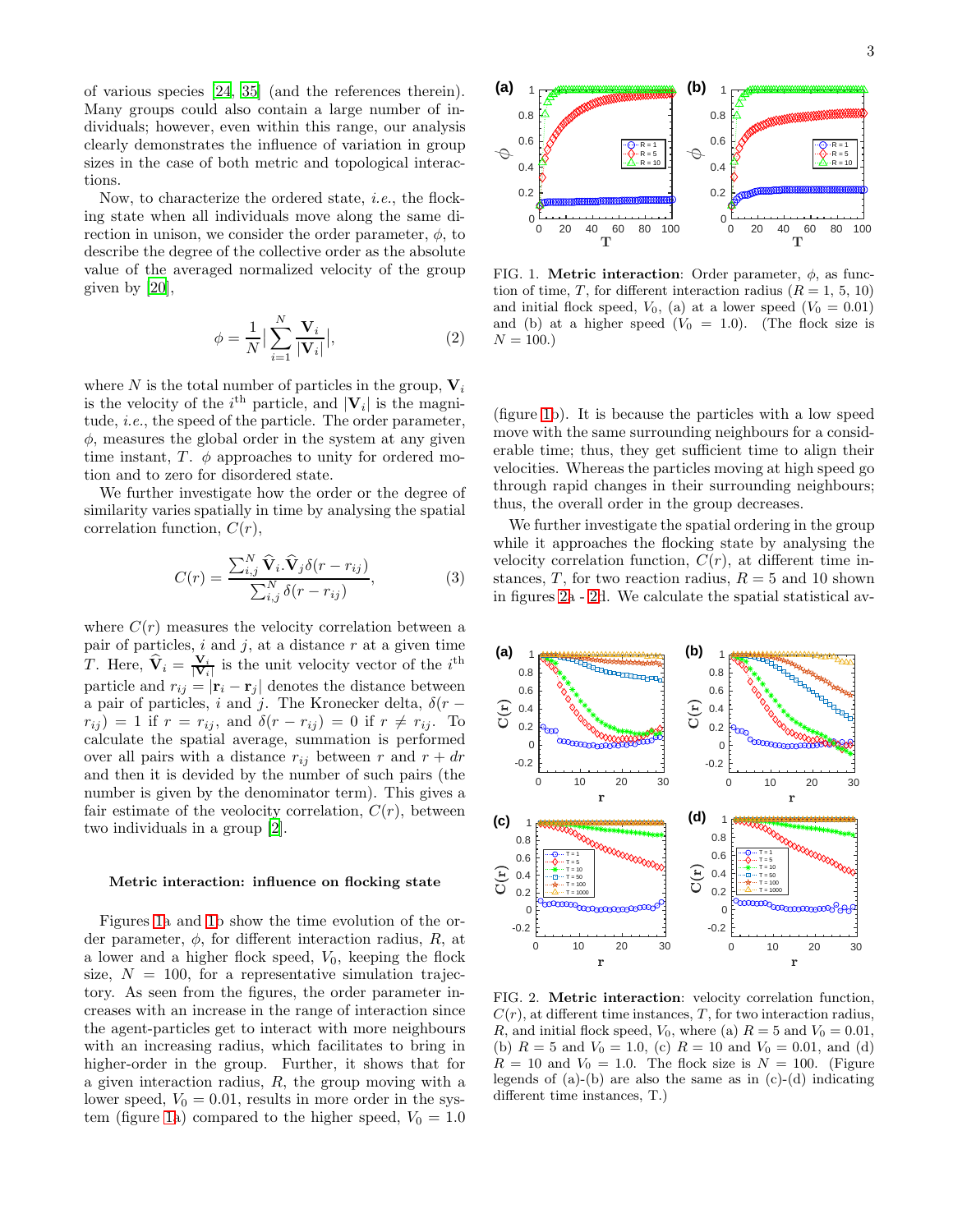erage by summing over all pairs of particles in the group as described by Eq. [3](#page-2-2) for one representative simulation trajectory. Initially, since the particles are positioned randomly, in the beginning, at  $T = 1$ , the velocity correlation function,  $C(r)$ , is close to zero over the entire spatial extent  $r$  of the system as could be seen from fig-ures [2a](#page-2-1) - [2b](#page-2-1). As time evolves, at  $T = 5$ , the particles located within the interaction radius R start interacting and gradually tend to align along with their neighbours. Thus, the correlation between the particle velocities increases at a shorter distance r; however, the correlation function stays close to zero between the particles at a large distance as the motion remains uncorrelated. As time progresses further (shown at  $T = 1000$ ), the correlation functions,  $C(r)$ , approaches unity, and the entire group reaches an ordered state. It could be seen from the figures that for a given flock speed, the agent-particles with a higher interaction radius reach the flocking state faster compared to a smaller radius. Similarly, if we compare the speeds, for a smaller range of interaction,  $R = 5$ , the group with a lower speed tends to approach the ordered state faster compared to the group with a higher speed, as shown in figures [2a](#page-2-1) and [2b](#page-2-1). However, for a higher interaction radius,  $(R = 10)$ , the variation in flock speeds does not significantly alter the dynamics as could be seen in figures [2c](#page-2-1) and [2d](#page-2-1).

To further explore, we study the order parameter,  $\phi$ , at steady state as a function of interaction radius, R, for different group size,  $N$ , and speed,  $V_0$ , of the flock, shown in figures [3a](#page-3-0) and [3b](#page-3-0) (values are obtained averaging over hundred simulation trajectories). We find that a certain threshold interaction radius,  $R_{th}$ , is required for the group to reach the ordered state ( $\phi \sim 1$ ), *i.e.*, for the group to flock together. Moreover, the threshold value of the interaction radius,  $R_{th}$ , decreases with the increase in the flock size, N. With increasing group size, the individuals get surrounded by more closely spaced interacting neighbours. As the average distance between the particles decreases, the threshold value of interaction,  $R<sub>th</sub>$  also decreases. On the other hand, for a given flock size, the threshold value,  $R_{th}$ , increases with an increase in the flock speed, as shown in figure [3a](#page-3-0) and figure [3b](#page-3-0). Thus, the lower speed turns out to be beneficial in establishing the order in the group as the individuals moving with low speed get to spend considerable time with the same neighbours to align their velocities and thus, require to interact comparatively with a smaller number of particles and at a shorter distance for the whole group to reach the flocking state (values are presented in table 1 in supplementary).

We now investigate how the flocking state is affected when the individuals interact topologically, *i.e.*, when they interact with a certain number of nearest neighbours irrespective of their metric distances. Figures [4a](#page-4-0) and [4b](#page-4-0)



<span id="page-3-0"></span>FIG. 3. **Metric interaction**: the order parameter,  $\phi$ , at steady state as a function of interaction radius, R, for different flock size,  $N = 100, 200, 300, 500$  and initial speed,  $V_0$ , (a) at a lower speed  $(V_0 = 0.01)$  and (b) at a higher speed  $(V_0 = 1.0)$ .

show the steady state value of the order parameter,  $\phi$ , as a function of the number of nearest neighbours,  $N_r$ , for different flock size,  $N$ , and initial speed,  $V_0$  (averaging has been done over hundred simulation trajectories). Our analysis shows that also in the case of topological interaction, a threshold number of nearest neighbours,  $N_{\text{th}}$ , is required for the whole group to attain the ordered state  $(\phi \sim 1)$ . Moreover, for a given flock size, N, if we increase the speed from  $V_0 = 0.01$  (figure [4a](#page-4-0)) to a higher value,  $V_0 = 1.0$  (figure [4b](#page-4-0)), the threshold value,  $N_{\text{th}}$ , increases. Interestingly, in contrast to the metric ruling, here, the variation in flock sizes does not alter the threshold number for flocks moving with a lower speed (figure [4a](#page-4-0)). On the other hand, for the high-speed case, increasing the flock size increases the threshold value to reach the ordered state (figure [4b](#page-4-0)). Further, we have studied the time evolution of the order parameter,  $\phi$ , and the spatial velocity correlation,  $C(r)$ , for the topological interactions which have been presented in the supplementary section. It is noteworthy that other studies have also observed that the cohesion of the whole group moving with a constant speed increases with an increase in the topologically interacting neighbours. The threshold or the optimal number of neighbours is independent of the swarm size, as we find in the case of flocks moving at a slower speed [\[32\]](#page-6-20).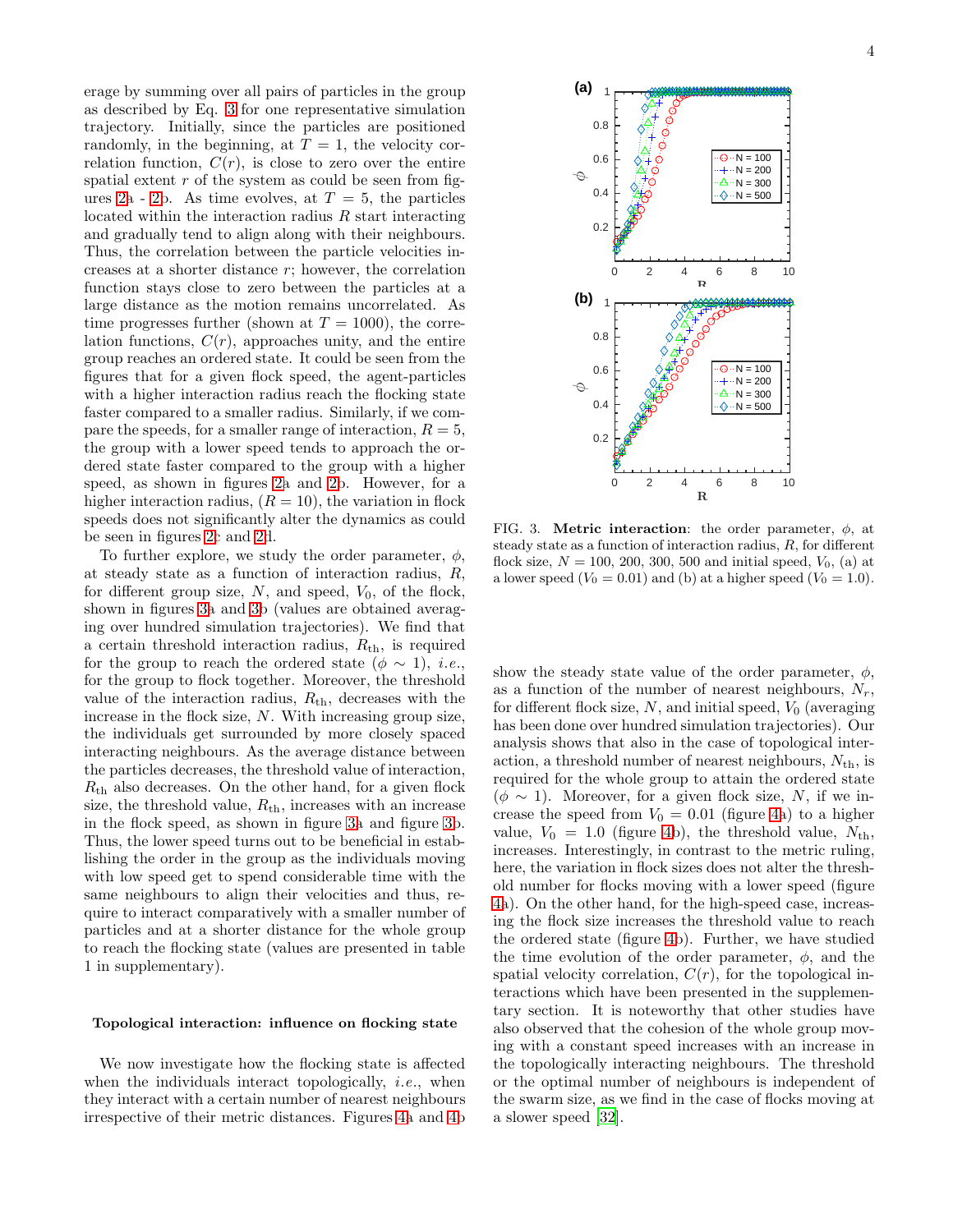

<span id="page-4-0"></span>FIG. 4. **Topological interaction**: the order parameter,  $\phi$ , at steady state as a function of number of interacting topological neighbours,  $N_r$ , for varying flock sizes,  $N = 100, 200, 300,$ 500 and initial flock speed,  $V_0$ , (a) at a lower speed  $(V_0 = 0.01)$ and (b) at a higher speed  $(V_0 = 1.0)$ .

### Metric versus topological interactions

So far, we have studied the influence of metric and topological interactions on the emergence of the ordered state. Here, we analyse which of these local interactions is favourable for the group to flock together. For a given number of topologically interacting neighbours  $N_r$ , we calculate the mean distance,  $R_m$ , among the interacting agent-particles in the steady state (averaging has been done over hundred simulation trajectories). Figures [5a](#page-4-1) and [5b](#page-4-1) show the mean distance,  $R_m$ , as a function of interacting neighbour,  $N_r$ , for different flock sizes as well as speeds. Interestingly, the mean emergent distance,  $R_m$ , when plotted against  $\frac{N_r}{N}$ , *i.e.*, in terms of the fraction of total group member, turns out to be invariant to the change in flock size, N, as could be seen in figures [5c](#page-4-1) and [5d](#page-4-1). Similar results are also obtained for the metric interaction where for a given interaction radius,  $R$ , the mean number of interacting particles,  $N_m$ , has been calculated (plots are shown in the supplementary section).

Now in order to compare how the metric and the topological ruling could fair in establishing the order in the flocking state, we evaluate the minimal interaction distance and the minimal number of interacting agents required to reach the ordered state, *i.e.*, when  $\phi$  reaches unity. We define an efficiency parameter,  $\eta = R_{\text{th}}N_m$ ,



<span id="page-4-1"></span>FIG. 5. Variation of mean interaction distance,  $R_m$ , as a function of number of interacting topological neighbours,  $N_r$ , for varying flock sizes,  $N = 100, 200, 300, 500$  and initial flock speed,  $V_0$ , (a) at a lower speed  $(V_0 = 0.01)$  and (b) at a higher speed ( $V_0 = 1.0$ ). (c) Variation of  $R_m$  as a function of  $N_r/N$  for a lower speed  $(V_0 = 0.01)$  and (d) a higher speed  $(V_0 = 1.0).$ 

for the metric interaction and for the topological interaction,  $\eta = N_{\text{th}}R_m$ ; where  $R_{\text{th}}$  is the threshold value of the interaction radius required for the metric ruling and the threshold number of neighbours,  $N_{\text{th}}$ , for the topological ruling to attain the order state. (The values of  $R_{\text{th}}$  and  $N_{\text{th}}$  are obtained from figure [3](#page-3-0) and figure [4](#page-4-0) and the corresponding values of the mean emerging interacting neighbours,  $N_m$ , and the mean emerging interaction distance,  $R_m$ , are obtained from figures S3 and figure [5.](#page-4-1) The values are presented in Table 1 in the supplementary). Therefore, comparatively, flocking is considered to be more efficient if the whole group reaches the ordered state with a lower value of  $\eta$ . For the quantitative analysis of the dynamics, we compare the bar plot of  $n$ with varying flock sizes  $(N = 100, 200, 300, 500)$ and speeds  $(V_0 = 0.01$  and  $V_0 = 1.0)$  for both the metric and the topological interactions. As shown in figures [6a](#page-5-3) and [6b](#page-5-3), with a decrease in the flock size, the difference between the metric and the topological interaction becomes more prominent, and the topological ruling becomes significantly efficient as compared to the metric ruling. Moreover, the values of  $\eta$  are lower in the case of topological ruling for both low and high-speed flocks. Further, if we scale  $\eta$  by the flock size N, as shown in figures [6c](#page-5-3) and [6d](#page-5-3), topological interaction turns out to be a clear winner for smaller group size. Further, the difference between the metric and topological interaction becomes more distinct for the higher speed compared to the flock moving with a lower speed.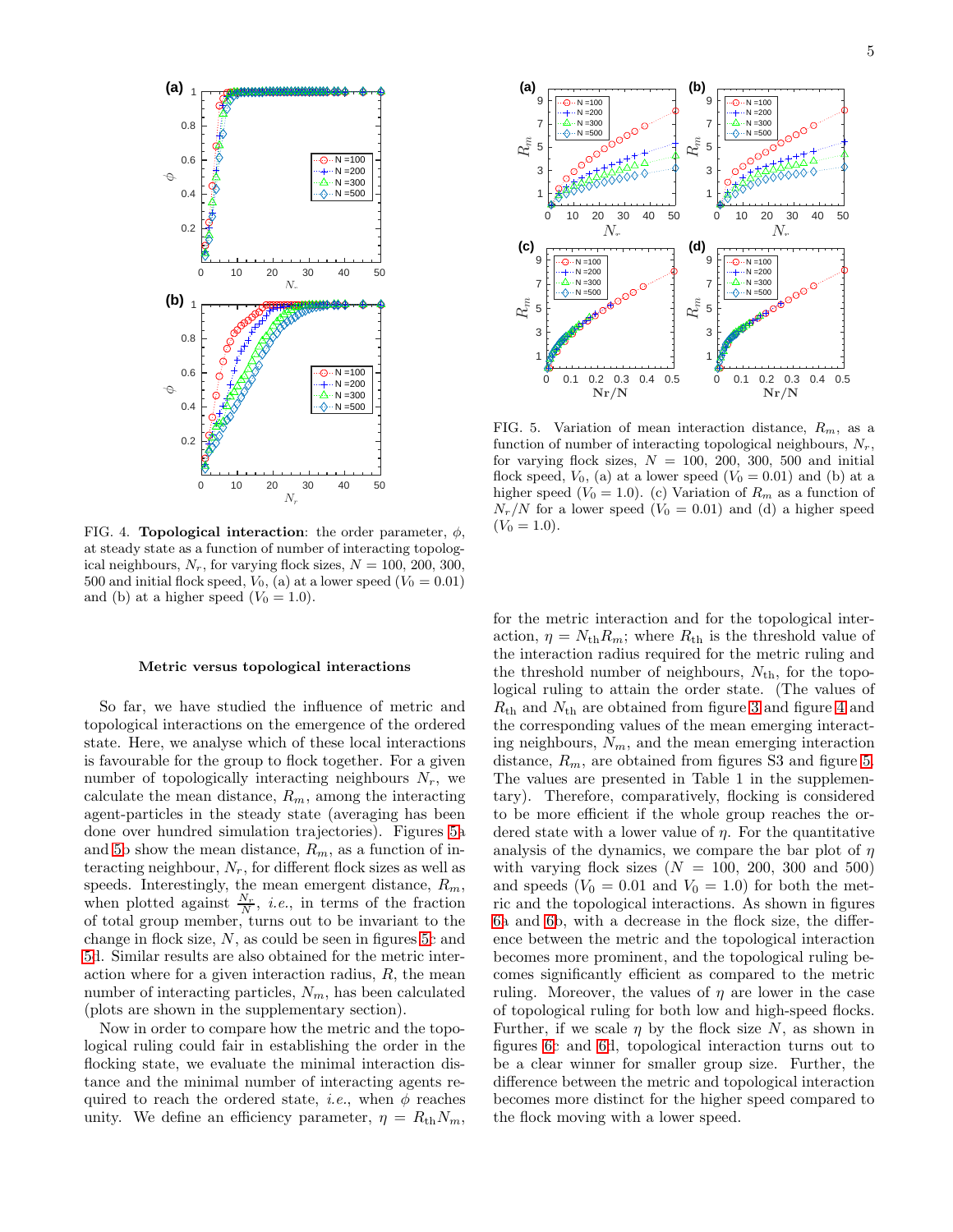

<span id="page-5-3"></span>FIG. 6. Metric Vs Topological interaction: (a) Bar plot of the flocking efficiency,  $\eta$ , for varying flock size, N, with a lower speed  $(V_0 = 0.01)$  and (b) with a higher speed  $(V_0 = 0.01)$ 1.0). (c) Bar plot for the normalized efficiency  $(\eta/N)$  for a lower flock speed ( $V_0 = 0.01$ ) and (d) for a higher speed ( $V_0 =$ 1.0). Dark coloured (blue) bar represents metric interaction and light coloured (yellow) bar topological interaction.

## DISCUSSION

We have investigated, based on a simple self-propelled particle model, how the local rules of metric and topological interactions affect the dynamics of flocking. We have studied the emergence of order by varying the interaction distance and also the number of interacting nearest neighbours for various flock sizes and speeds. It is observed that in the case of the metric ruling, a certain threshold value of interaction radius is required to reach the ordered state. Similarly, for the topological ruling, a threshold value of the number of interacting neighbours is needed for flocking. Our study shows that the threshold value for a given flock size gets lowered for the group moving with a lower speed for both the metric and the topological interactions. Thus, the lower speed turns out to be beneficial since the individuals are required to interact comparatively with a smaller number of neighbours and at a shorter distance for the group to flock together. Further, in metric interaction, increasing the group size decreases the threshold interaction radius required for flocking irrespective of

the flock speeds. On the contrary, in the topological ruling, the variation in the group size does not affect the flocking dynamics in the case of lower speed. Our study shows in the case of flocks moving at a lower speed, the optimal number of topologically interacting neighbours is  $\sim 7 - 10$  to achieve the ordered motion of the whole group, which has also been observed in other studies [\[30,](#page-6-18) [32](#page-6-20)]; moreover, the number does not depend on the flock size as found in [\[32](#page-6-20), [36\]](#page-6-25). However, our analysis indicates that for groups moving at high speed, the optimal number of interacting neighbours require to be much higher to reach an ordered state, and also, the threshold number of interacting neighbours increases with the increase in the flock size, as shown in Table 1 in supplementary. Overall, the topological interaction turns out to be more efficient as compared to the metric interaction for the whole group to reach the order state. Moreover, the difference between the metric and the topological ruling becomes more pronounced with a decrease in the flock size. Further, it is worth noting that apart from these two broad groups of local interactions - metric and topological rules, there are also studies considering a hybrid model of metric-topological interactions to understand the specific behaviours associated with various swarms [\[37,](#page-6-26) [38\]](#page-6-27). Moreover, there are recent approaches by explicitly incorporating the sensory information such as visual sensing of the individuals or inferring the fine-scale social interaction rules among the individuals that help to get an insight into the coordinated motion of collectively moving groups [\[39](#page-6-28)[–41\]](#page-6-29). However, it is quite challenging to construct the visual field and analyse the trajectories of every individual of large swarms in natural fields. Besides, the ways of communication in the groups may vary with changing environmental conditions. In such cases, these two broad groups of local interactions, namely metric and topological rules that indirectly incorporate the sensory cues and cognitive capabilities of individuals in a group, provide a great deal of information about the collective dynamics, as shown by our study. Our minimal model set-up could further be extended by incorporating other interactions as observed in nature, the effect of strong noise, or the presence of restrictive boundary or a predator attack and explore how it could influence the outcomes.

Funding. The authors acknowledge the financial support from the Science and Engineering Research Board (SERB), Grant No. SR/FTP/PS-105/2013, Department of Science and Technology (DST), India.

<span id="page-5-0"></span>[1] Vicsek T, Zafeiris A. 2012 Collective motion. Physics Reports 517, 71-140.

flocking: Correlation as a compass from experiments to theory. Physics Reports 728, 1-62.

- <span id="page-5-1"></span>[2] Cavagna A, Giardina I, Grigera T. 2018 The physics of
- <span id="page-5-2"></span>[3] Parrish J K, Edelstein-Keshet L. 1999 Complexity, pat-